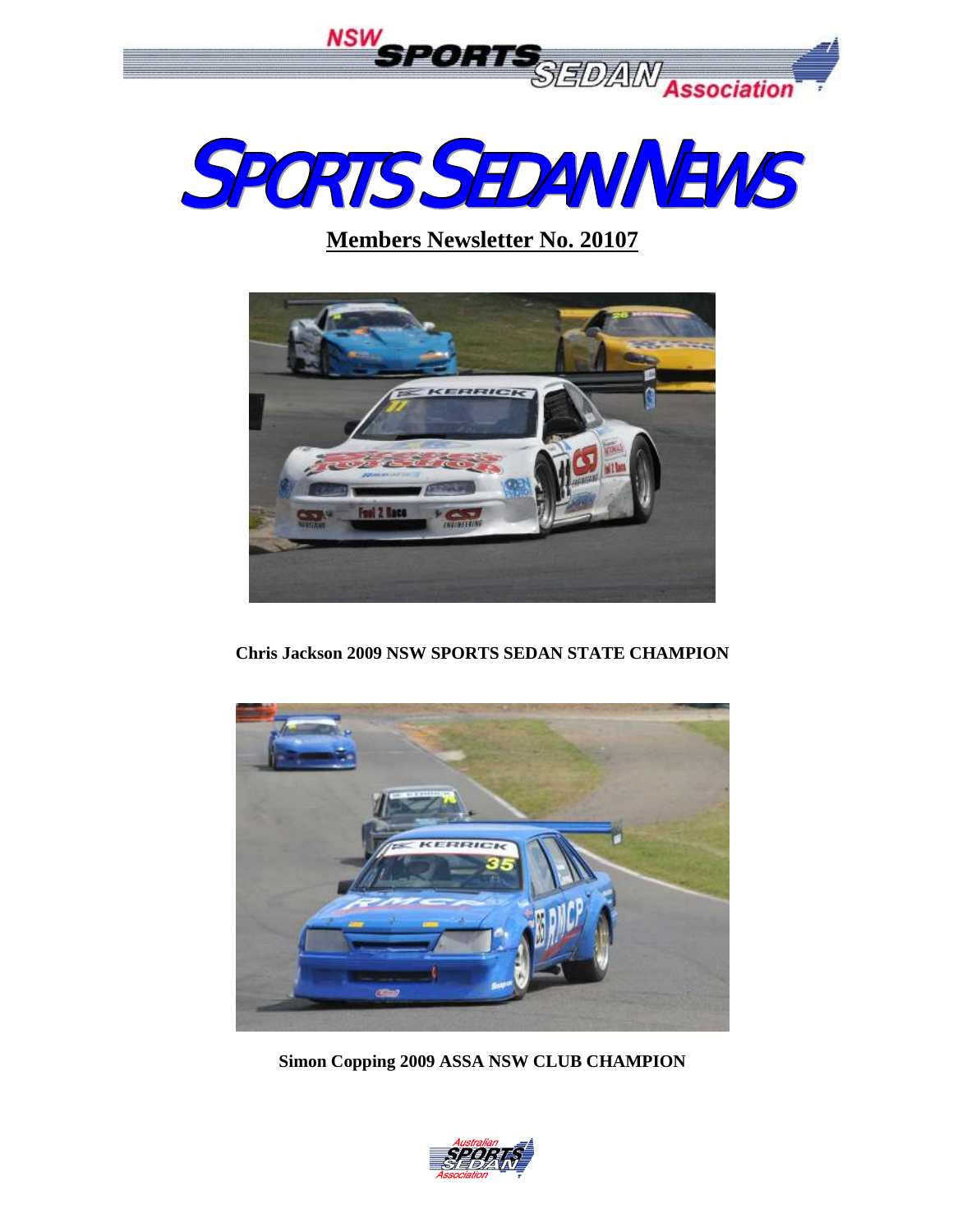# **In This Newsletter**

| <b>Your Committee</b>                | Page 2  |
|--------------------------------------|---------|
| President's Report                   | Page 3  |
| ASSA Calendar of Events for 2010     | Page 4  |
| <b>Point Scores</b>                  | Page 5  |
| Entries for Round 4 - Wakefield Park | Page 7  |
| <b>State of Origin Challenge</b>     | Page 9  |
| * Presentation Night *               | Page 9  |
| Can I Help?                          | Page 10 |
| Sports Sedans DVDs For Sale          | Page 10 |
| Club Meetings for 2010               | Page 11 |
| Round Sponsorship                    | Page 12 |
| New Website                          | Page 12 |
| <b>Newsletter Submissions</b>        | Page 13 |
| Have Your Entry Fees Paid For        | Page 13 |
| ASSA Membership 2010                 | Page 14 |
| 2010 Best Presented Award            | Page 14 |
| <b>Used Tyre Register</b>            | Page 14 |
| Classifieds                          | Page 15 |
| The Final Word                       | Page 16 |

#### **Your Committee**

The ASSA NSW committee continues to work hard on making Sports Sedans in NSW more competitive, more rewarding and more accessible.

The results have been good, with 17 starters at the opening round of the championship at Eastern Creek, 14 entries for Round 2 at Wakefield Park and 20 entries for Round 3 back at Eastern Creek.

#### **The ASSA NSW committee for 2010 is:**

| President            | Andrew McKellar         | 0430 717 622 | toymax@sportsedan.com.au      |
|----------------------|-------------------------|--------------|-------------------------------|
| Vice President       | Sean Sullivan           | 0419 851 085 | seansull@au1.ibm.com          |
| Secretary            | Chris Jackson           | 0409 209 480 | jacksonc@internode.on.net     |
| Treasurer            | Herbert Gattermeier     | 9879 7557    | hergat@bigpond.com            |
| <b>MRAP</b> Delegate | Chris Jackson           | 0409 209 480 | jacksonc@internode.on.net     |
| Committee            | Jeff Brown              | 0418 640 495 | $brown$ jt@tpg.com.au         |
| Committee            | <b>Anthony Macready</b> | 0421 010 380 | anthony@agmengineering.com.au |
| Committee            | Erik Gattermeier        | 0408 296 501 | erik@bavariacars.com.au       |

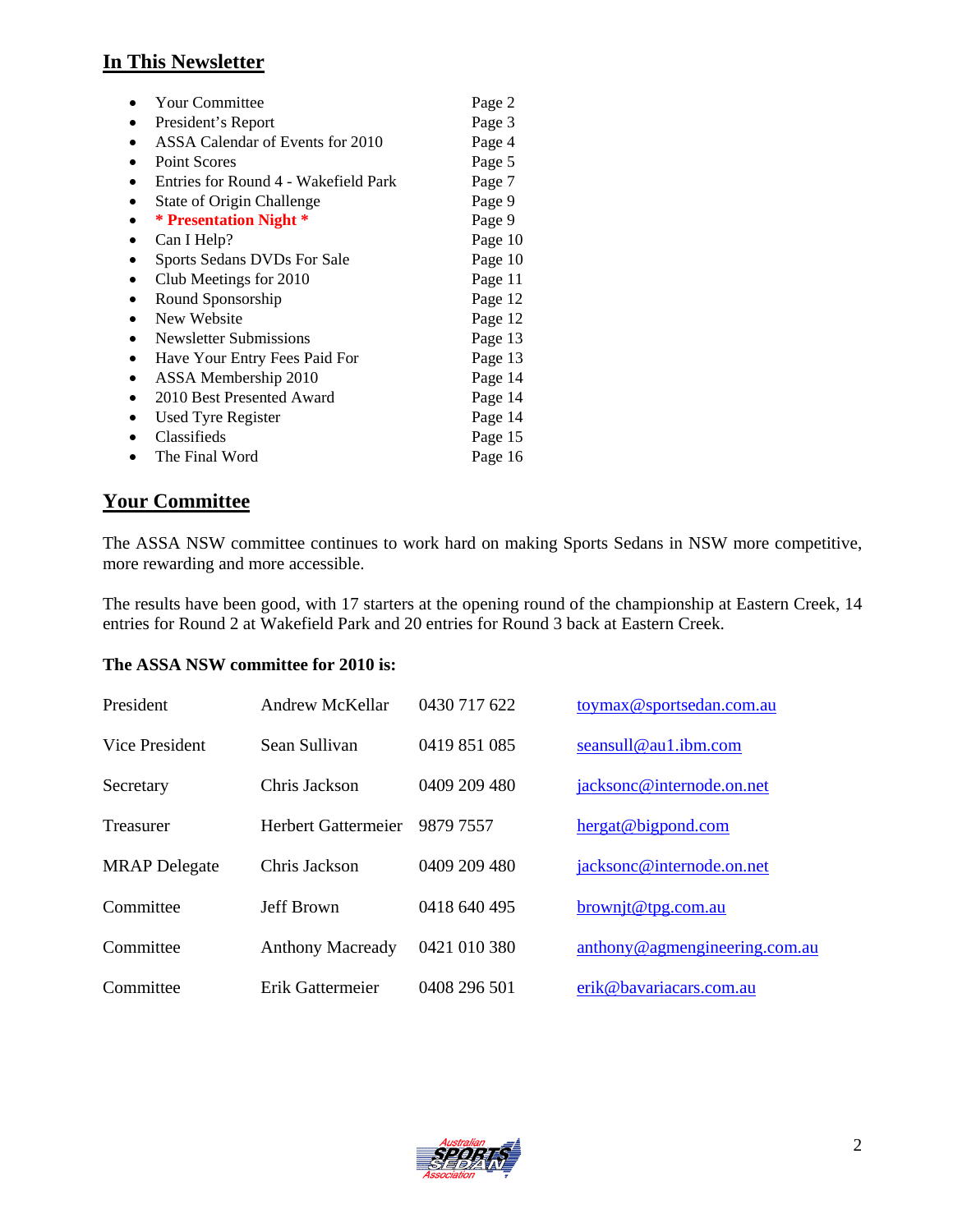#### **President's Report**

Things are looking pretty good for the second half of the year for NSW Sports Sedans. The next item on the calendar is Round 4 at Wakefield Park. I'm pleased to say that even now, one month out from the event, Sports Sedan entries are coming in. In fact, as at 1<sup>st</sup> August, there are already well over a dozen entries.

I can also report that a couple of cars that were damaged at previous rounds will be back on track for Wakefield, and there are a few cars that we haven't yet seen this season that will be there as well.

So if you have even half a thought about entering for Round 4, don't hesitate. Get your entries in, get your cars ready and get amongst it. Don't miss out on being part of the biggest field of Sports Sedans Wakefield Park has played host to in many years. Be one of the many drivers who now come out of an event saying, "That was the best racing I've had in ages". Don't believe me? Ask any one of the drivers from Round 3...

The committee has also commenced planning for this year's presentation night. Expect a change on that front too. This year will see a more formalised event, with a sit down meal, a set agenda of presentations and the opportunity to invite family, team members and sponsors along. In short, it will be a presentation night more fitting for the awarding of a State Championship. A separate email with invitation will be sent out and further details appear later in this newsletter, so make sure you pencil the date in for yourself and anyone else you want to bring along – come and enjoy a good night to top off a great season.

So what news of the Soarer, I hear you ask? Well, actually you didn't ask, but I'm going to tell you anyway. There has been a little progress, though to look at the car you probably wouldn't pick it. I've spent a fair amount of time sorting the wiring out. Not only was the car wiring redone in its entirety (the original wiring looms when removed from the car totalled over 25kg), but I also mated the engine loom with the Motec loom.

A couple of little hurdles along the way, not the least of which was the Toyota and Motec wiring diagrams conflicting in relation to how the ignition coils were set up. I decided in the end to go with the Motec version of events, but that meant retracing wires that had already been loomed up (what is it that makes me tidy everything up, put plastic tubing and loom tape everywhere, and *then* check to make sure nothing is missing?), and then cutting and splicing new cabling throughout the length of the main loom. Bugger.

The mounting of the front bumper assembly has been planned, looked at, re-planned and re-examined. So now we vaguely know what we're doing with it. Just waiting on a bit of fiberglass work and it should be ready to put on the car properly. Then it's just a matter of taking a mold of it to reproduce new parts...

And so it goes on.

Cheers,

Andrew McKellar President ASSA NSW



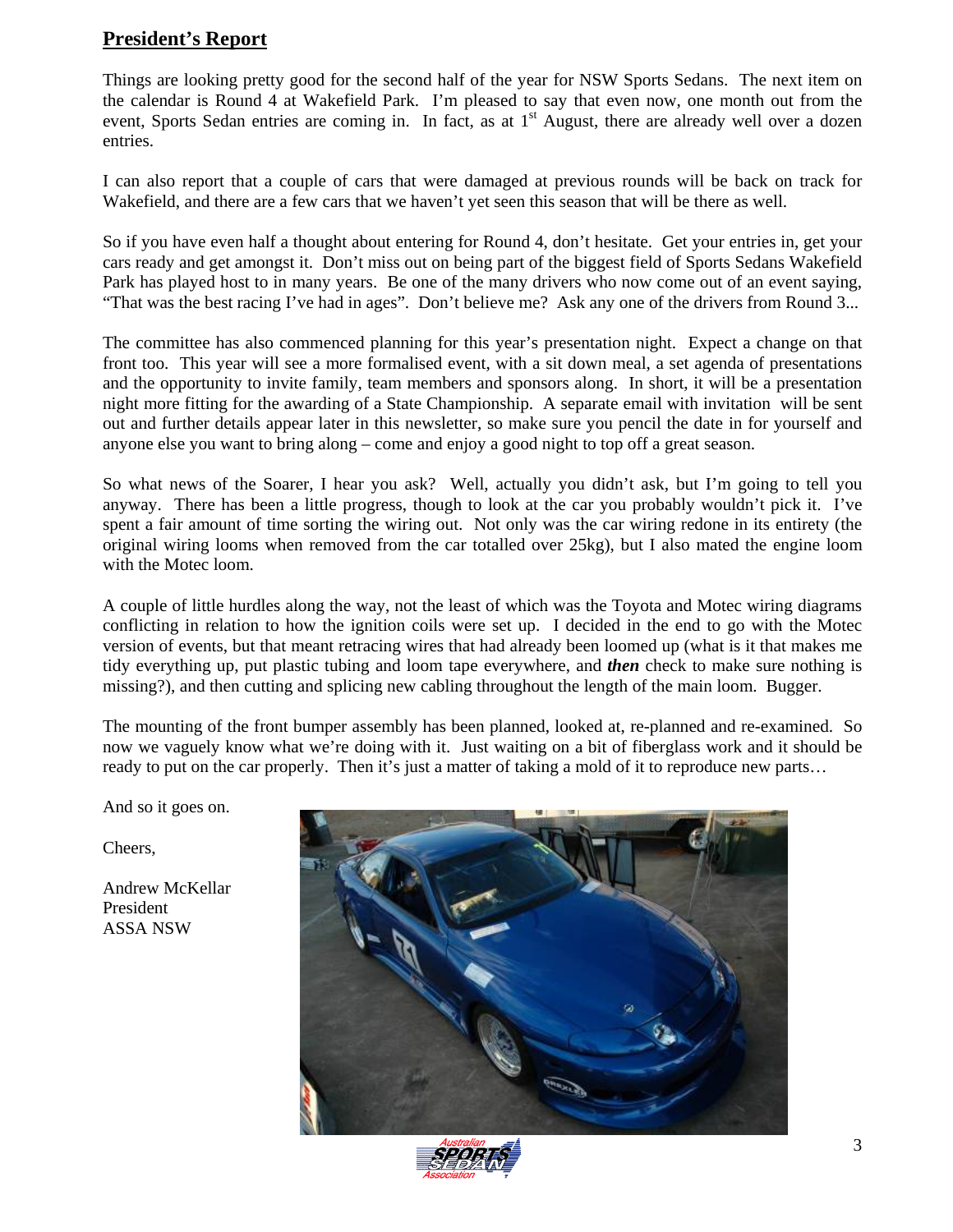# **ASSA (NSW) CALENDAR OF EVENTS 2010**

- Tuesday  $5^{\text{th}}$  January Committee Meeting
- Tuesday 2<sup>nd</sup> February Committee Meeting
- Tuesday 2nd March Committee Meeting, **General Meeting**
- $\bullet$  6<sup>th</sup>/7<sup>th</sup> March Nationals Round 1 Wakefield Park
- 13th/14th March **NSW Round 1** Eastern Creek
- Tuesday 6<sup>th</sup> April Committee Meeting
- 10th/11th April **NSW Round 2** Wakefield Park
- Tuesday 4th May Committee Meeting, **General Meeting**
- 21<sup>st</sup>/22<sup>nd</sup> May Super Lap Event Eastern Creek (ASSA Static Display)
- $\bullet$  29<sup>th</sup>/30<sup>th</sup> May Nationals Round 2 Mallala
- Tuesday 8<sup>th</sup> June Committee Meeting
- 19th/20th June **NSW Round 3** Eastern Creek
- Tuesday  $6^{\text{th}}$  July Committee Meeting
- Tuesday 3rd August Committee Meeting, **General Meeting**
- 14<sup>th</sup>/15<sup>th</sup> August Nationals Round 3 Morgan Park
- 28th/29th August **NSW Round 4** Wakefield Park
- Tuesday  $7<sup>th</sup>$  September Committee Meeting
- 11<sup>th</sup>/12<sup>th</sup> September Nationals Round 4 Eastern Creek
- Tuesday  $5<sup>th</sup> October Committee Meeting$
- 23rd/24th October **NSW Round 5** Eastern Creek
- $23<sup>rd</sup>/24<sup>th</sup>$  October Nationals Round 5 Sandown
- Friday 19<sup>th</sup> November **Presentation Night and Annual General Meeting**
- Tuesday  $7<sup>th</sup>$  December Committee Meeting

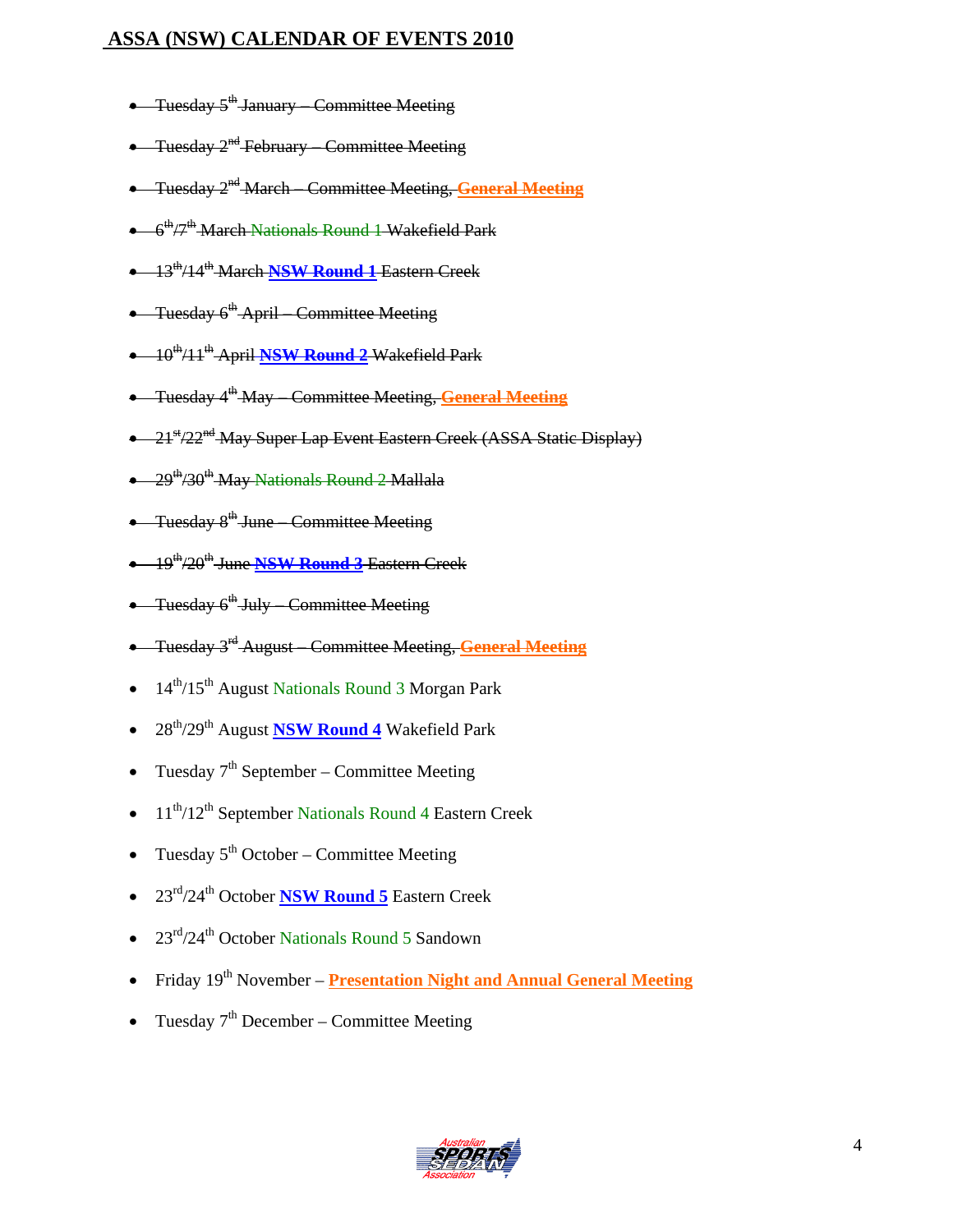### **Point Scores**

The NSW State Championship point score after Round 3:

|                      | 2010 Sports Sedans NSW State Championship Point Score |              |                                 |                |                |              |
|----------------------|-------------------------------------------------------|--------------|---------------------------------|----------------|----------------|--------------|
|                      | Round 1                                               |              | Round 2 Round 3 Round 4 Round 5 |                |                | <b>Total</b> |
| Jackson, Chris       | 57                                                    | 62           | 38                              | 0              | 0              | 157          |
| Smith, Graham        | 49                                                    | 50           | 40                              | 0              | 0              | 139          |
| MacReady, Anthony    | 54                                                    | 52           | 16                              | 0              | 0              | 122          |
| Brown, Jeff          | 42                                                    | 30           | 44                              | 0              | $\theta$       | 116          |
| Copping, Simon       | 37                                                    | 38           | 39                              | $\bf{0}$       | $\overline{0}$ | 114          |
| Stevens, Garry       | $\theta$                                              | 42           | 43                              | 0              | $\theta$       | 85           |
| Millar, Kerry        | 18                                                    | 30           | 30                              | $\mathbf{0}$   | $\mathbf 0$    | 78           |
| Sullivan, Sean       | 20                                                    | 35           | 22                              | 0              | 0              | 77           |
| Said, Joseph         | 25                                                    | 0            | 44                              | 0              | 0              | 69           |
| Leithhead, Andrew    | 35                                                    | 31           | $\overline{0}$                  | 0              | 0              | 66           |
| Auld, Michael        | 30                                                    | 0            | 36                              | 0              | 0              | 66           |
| Polovic, Berry       | 49                                                    | $\theta$     | $\theta$                        | 0              | 0              | 49           |
| Jameson, Dameon      | 0                                                     | 0            | 40                              | 0              | 0              | 40           |
| Smith, Nick          | 0                                                     | 28           | 9                               | 0              | 0              | 37           |
| Martin, Bill         | 0                                                     | 9            | 0                               | 0              | 0              | 9            |
| Brandstater, Jeff    | 0                                                     | 0            | 0                               | 0              | 0              | $\bf{0}$     |
| Butler, Scott        | 0                                                     | 0            | 0                               | 0              | 0              | $\bf{0}$     |
| Denovan, Terry       | 0                                                     | 0            | 0                               | 0              | 0              | $\bf{0}$     |
| Folioni, Carlo       | 0                                                     | 0            | 0                               | 0              | 0              | $\bf{0}$     |
| Gattermeier, Erik    | $\theta$                                              | $\mathbf{0}$ | $\theta$                        | $\overline{0}$ | $\bf{0}$       | $\bf{0}$     |
| Gattermeier, Herbert | $\bf{0}$                                              | 0            | $\mathbf{0}$                    | $\bf{0}$       | $\overline{0}$ | $\bf{0}$     |
| Hernando, Michael    | $\theta$                                              | $\bf{0}$     | $\theta$                        | $\bf{0}$       | $\theta$       | $\bf{0}$     |
| Higgins, Rama        | 0                                                     | $\bf{0}$     | $\mathbf{0}$                    | 0              | $\overline{0}$ | $\bf{0}$     |
| Ireland, Kevin       | $\mathbf{0}$                                          | 0            | $\mathbf{0}$                    | 0              | 0              | 0            |
| Loftus, David        | 0                                                     | 0            | 0                               | 0              | 0              | $\bf{0}$     |
| Long, Mathew         | 0                                                     | 0            | 0                               | 0              | 0              | $\bf{0}$     |
| Long, Tony           | 0                                                     | 0            | 0                               | 0              | 0              | $\bf{0}$     |
| McKellar, Andrew     | 0                                                     | $\pmb{0}$    | $\mathbf{0}$                    | 0              | $\pmb{0}$      | $\bf{0}$     |
| McLeod, Peter        | 0                                                     | 0            | 0                               | 0              | 0              | 0            |
| Nolan, Denis         | 0                                                     | 0            | 0                               | 0              | 0              | $\bf{0}$     |
| Shiels, Stephen      | 0                                                     | 0            | 0                               | 0              | 0              | $\bf{0}$     |
| Whittaker, Geoffery  | $\mathbf{0}$                                          | $\mathbf{0}$ | 0                               | 0              | 0              | $\bf{0}$     |
|                      | 0                                                     | $\mathbf{0}$ | $\mathbf{0}$                    | 0              | 0              | 0            |



12 Coombes Drive, Penrith NSW 2750 | Phone 02 4732 5011 | Fax 02 4732 5022 | Email michael@sydfab.com.au

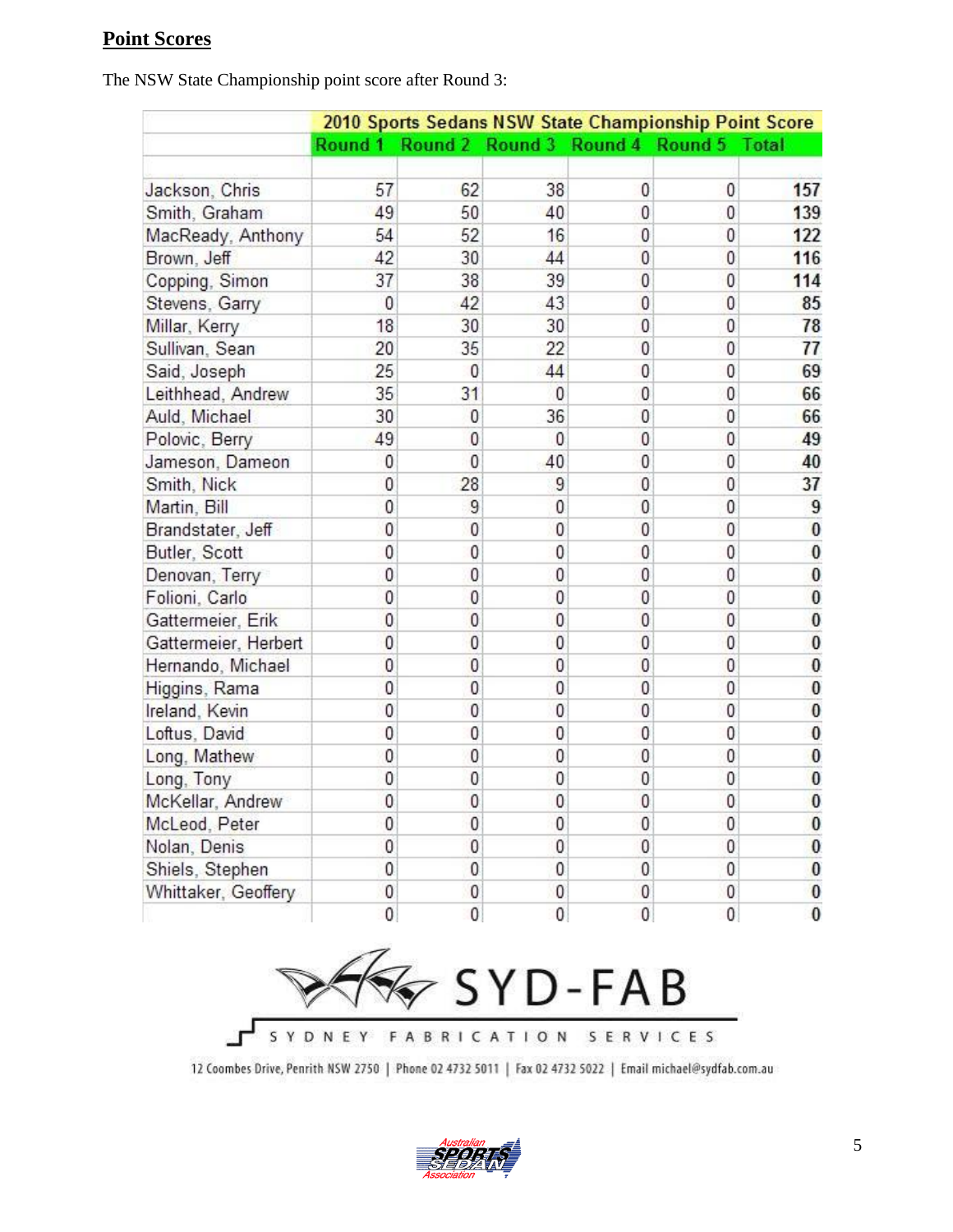|                   | 2010 NSW ASSA Club Championship Point Score |  |  |  |
|-------------------|---------------------------------------------|--|--|--|
|                   | Total                                       |  |  |  |
| Copping, Simon    | 178                                         |  |  |  |
| Jackson, Chris    | 153                                         |  |  |  |
| Smith, Graham     | 137                                         |  |  |  |
| Millar, Kerry     | 127                                         |  |  |  |
| MacReady, Anthony | 122                                         |  |  |  |
| Sullivan, Sean    | 122                                         |  |  |  |
| Brown, Jeff       | 118                                         |  |  |  |
| Leithhead, Andrew | 103                                         |  |  |  |
| Stevens, Garry    | 88                                          |  |  |  |
| Auld, Michael     | 77                                          |  |  |  |
| Said, Joseph      | 70                                          |  |  |  |
| Polovic, Berry    | 49                                          |  |  |  |
| Jameson, Dameon   | 41                                          |  |  |  |
| Smith, Nick       | 39                                          |  |  |  |
| Martin, Bill      | 13                                          |  |  |  |
| Denovan, Terry    | 0                                           |  |  |  |
| McKellar, Andrew  | $\bf{0}$                                    |  |  |  |
| Whittaker, Geoff  | $\bf{0}$                                    |  |  |  |





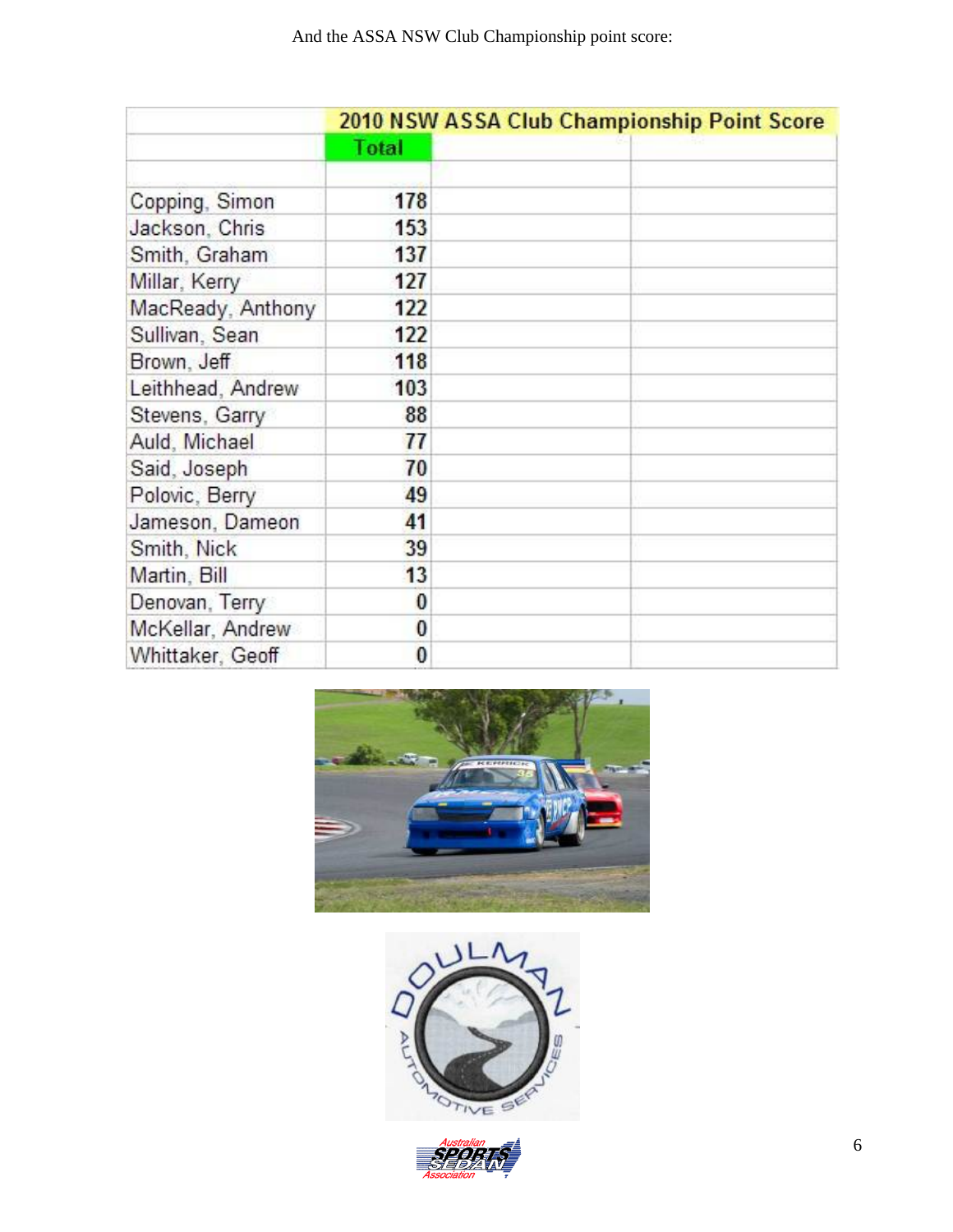#### **Entries for Round 4, Wakefield Park**

Round 4 of the NSW Sports Sedan Championship is scheduled for  $28<sup>th</sup>/29<sup>th</sup>$  August. The event is also Round 4 of the Victorian U2L Sports Sedan Championship, and Round 1 of the Club X Cup.

Entry forms have been emailed out and are also available on the Wakefield Park website. We are still looking to get close to 30 Sports Sedans on the grid for Round 4 so if you haven't sent your entry in yet, jump on now and get it sorted so you don't miss out on the fun.

Round 4 will be sponsored by:



And:



For the event we are playing host to the U2L Sports Sedans from Victoria. The weekend is a round of their championship, so there'll be about 10 U2L cars making the trip up to compete. All you people with U2L cars in NSW who have not wanted to hit the track because there wouldn't be anyone to race against, here's your chance. I expect we'll see a number of NSW people encouraged to enter for the round, which will mean the field will be loaded with the smaller cars, and that's a good thing.



As the usual format for the Victorian U2L championship rounds is to have one qualifying session and 4 races, Wakefield Park has agreed to stage an extra Sports Sedan race on the Saturday afternoon. The extra race will be for U2L and floorpan cars only, so the chance for some of the non-spaceframe cars in our category to have a go and to shine is better than ever before. It will also be a good chance for all you spaceframe pilots to have a good look at a Sports Sedan race as spectators – believe it or not you can see a lot more going on when you aren't in the middle of it!

The weekend is also the first of two rounds of the U2L Club X Cup, which the Victorian guys are happy to have NSW U2L cars competing for. Here's how the Club X Cup is awarded, according to the U2L website:

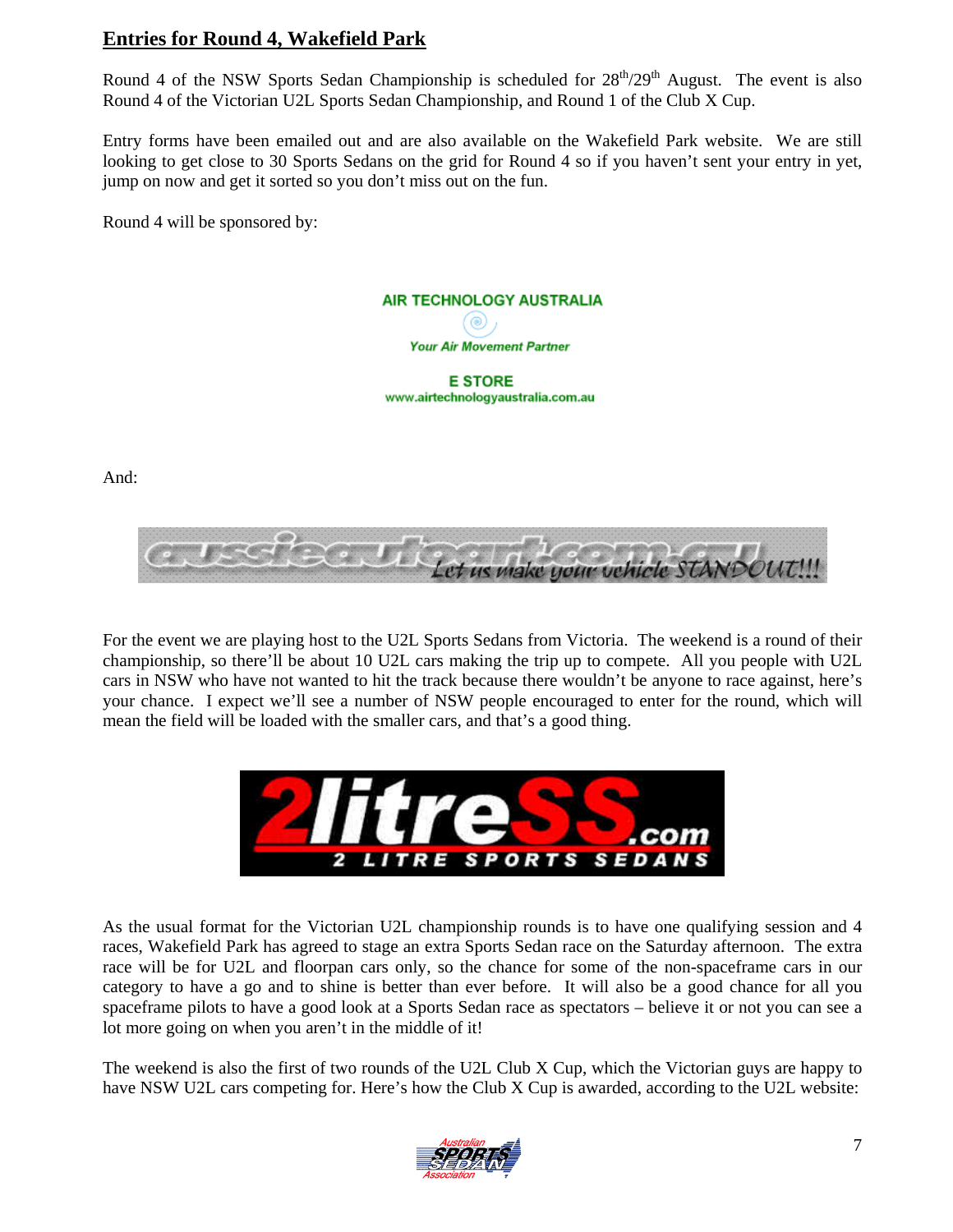

*The Club X Cup* 

*Proudly supported by Club X and is a inter-championship cup thats held over 2 rounds of the championship, they will be Rds 4 and 5 of this years championship. The basic rules are as shown:* 

*The best lap time set in qualifying will be recorded, and for each lap that you match your qualifying time you will be rewarded with 3 Club X Cup points for the Cup. This is for each race.* 

*EG. At Calder if you qualify with say 1min 05.37 then every lap that you do for the weekend that is in the 1 min 05's you will get 3 points. Say you did 4 laps in the 1.05's then you would get 12 points regardless of your position for that race.*

The Club X Cup prize also includes \$500 cash, so maybe it's time a few of our U2L cars in NSW got involved and got on track to have a go.

During the Wakefield Park weekend we will also be playing host to a State of Origin type challenge between NSW and Victoria, the rules and point scoring of which are set out later in this newsletter. There will be a perpetual shield awarded to the winning State, and individual trophies for the winning cars.

An organised social event for the Saturday evening is also being planned. The social event at the last Wakefield Park round proved a success, and the next one promises to be better. Due to the cold weather the social event will be held indoors, with the venue being the Goulburn Workers Club, where we have booked a function room. All Sports Sedan drivers, family and crews are invited to attend, so if you're going to Goulburn for the weekend, then please incorporate the Saturday evening into your schedule.

As mentioned in a previously circulated email, garages at Wakefield Park will be over subscribed. Get in early with your entry if you want a garage or carport for the weekend.

Likewise, accommodation in Goulburn that weekend is filling up fast (a couple of other categories are having big weekends too it seems), so book early.

# **AGM Engineering Pty Ltd**

# **CNC** Engineering Services

9 Pullman Place, Emu Plains 2750 P: 02 4735 7214 F: 02 4735 7231 e: sales@agmengineering.com.au

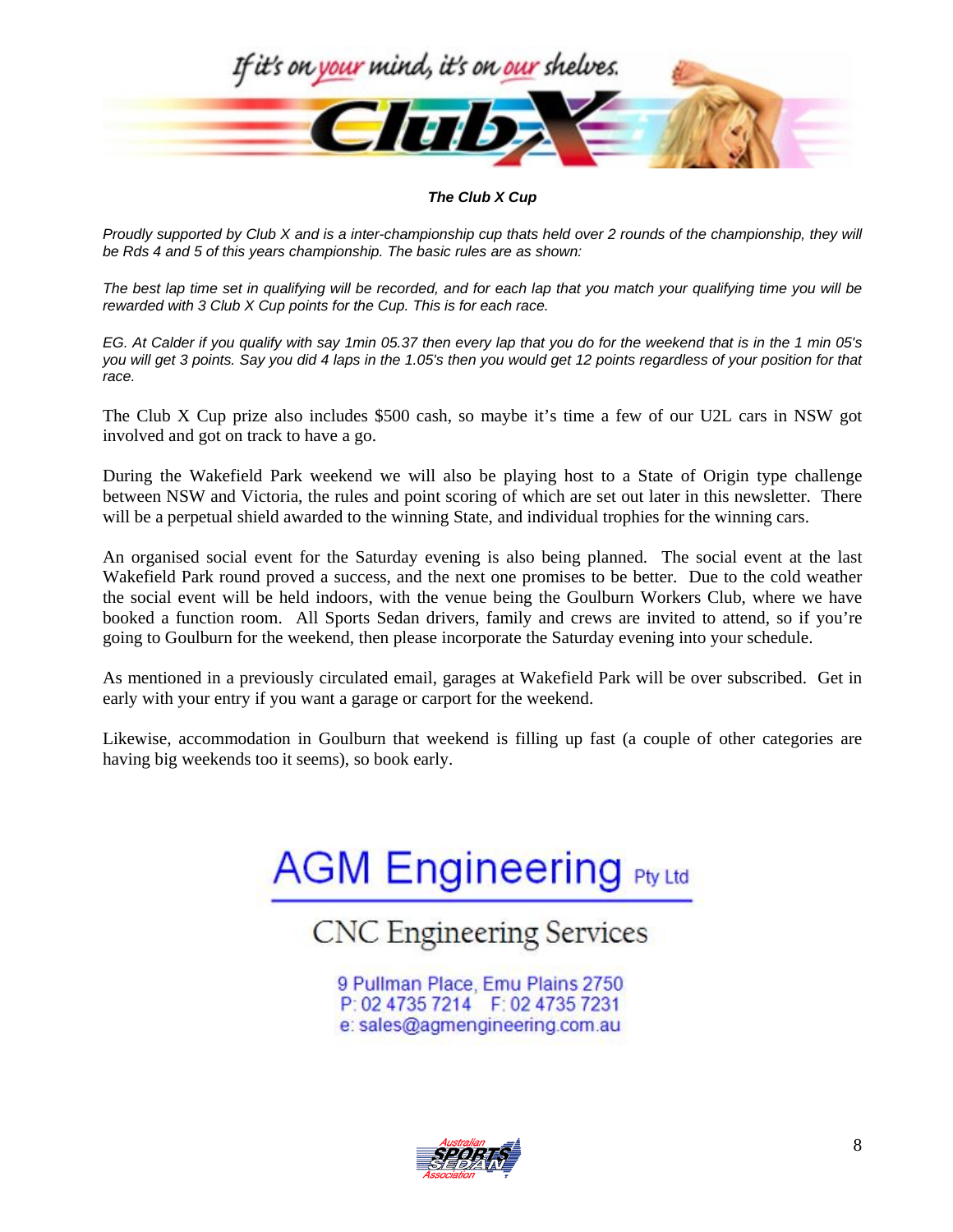#### **State of Origin Challenge**

During the Wakefield Park Round 4 weekend we will be playing host to a State of Origin type challenge between NSW and Victoria. With the variation in the number and type of Sports Sedans that will be entered, the rules for the challenge have been devised to allow each State a fair go at obtaining the perpetual State of Origin trophy.

The trophy will be awarded by taking the average lap time of all finishers from each State to decide the overall winner. Taking the average lap time rather than the outright finishing positions or lap times allows for a much fairer chance for each State team to take out the trophy.



#### **Presentation Night**

Planning is already underway for the ASSA Presentation Night, which will be held on the evening of Friday 19<sup>th</sup> November at the Marconi Club.

The presentation night was discussed at the last two committee meetings and it was agreed that the awarding of a State Championship was possibly something that deserved more than a sausage sizzle at someone's workshop. The consensus was that a more formal evening, with competitors, their partners (and/or anyone else they want to invite), sponsors and CAMS representation was more suitable, and in line with the professional image that we are trying to portray as a category.

The social event on the Saturday at the last Wakefield Park round, together with feedback from family and crew members of the drivers at the track at each event this year, showed that people other than the drivers want to be involved, so a more formalised Presentation allows this.

So far on the agenda for the evening we have a guest speaker, live entertainment, video clips and slide show presentations of Sports Sedan action throughout the season, and presentation of trophies/awards for various achievements, including:

- Gregg McShane (President's) Award
- Vice President's Award
- ASSA Club Champion
- Space Frame Class  $1<sup>st</sup>$ ,  $2<sup>nd</sup>$ ,  $3<sup>rd</sup>$
- Floor Pan Class  $1<sup>st</sup>$ ,  $2<sup>nd</sup>$ ,  $3<sup>rd</sup>$
- Best Presented Award
- ASSA Committee Encouragement Award

Tickets for the Presentation Night will be about \$36 each (to be confirmed by our Vice-President in the next week or so), which includes a 2-course meal, the night's entertainment and entry into a lucky door prize. Drinks are able to be purchased separately. That's a very reasonable price, so start thinking about who you'd like to bring along on the night. The dress code for the evening is smart-casual.

Expect a phone call from a committee member very soon as we need to gauge an approximate of how many people we should expect on the night so that the correct facilities can be booked.

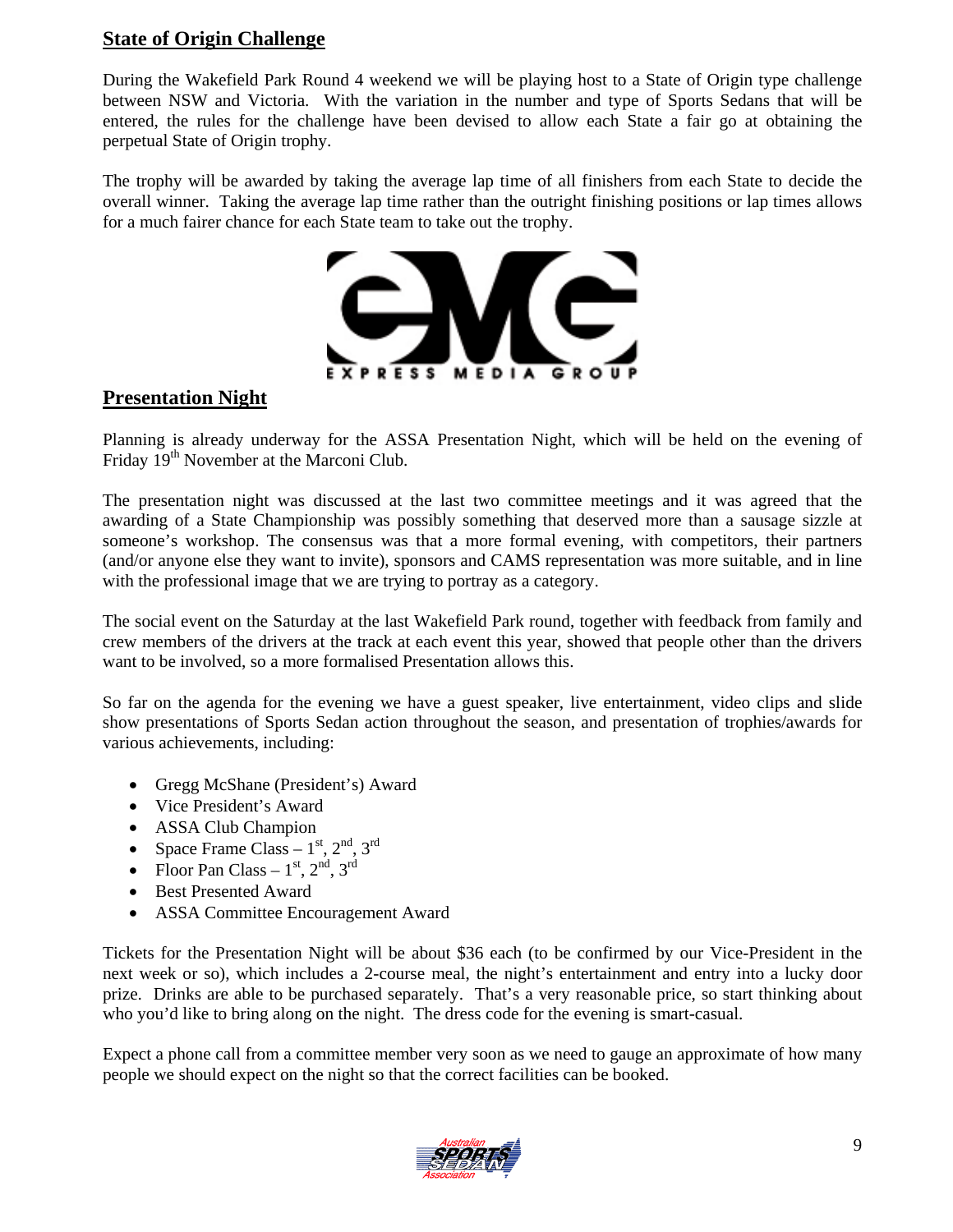# **Can I Help?**

Do you know someone who owns a Sports Sedan? Are they competing, or not? If they aren't, do you know why? Is there a Sports Sedan just sitting in someone's shed, begging to be raced?

The committee is working hard to entice more cars onto Sports Sedan grids this year, so if you know someone with a car in their shed, why not help the cause by trying to get them onto the track? Have a chat to them; see what you can do to assist!

And if you *are* that person, with a perfectly good Sports Sedan locked away, get it out of the garage, put it on the track and come racing. The more the merrier.



#### **Sports Sedans DVDs For Sale**

A bit of interest was generated at the static display at Eastern Creek in relation to the Sports Sedan music videos that were playing. If you would like to obtain copies of the clips they are available for sale on DVD. There are 7 clips in total on 2 DVDs, with 6 music videos and 1 unedited on-board camera video from Jeff Brown's Falcon at the final 2009 round at Oran Park.

The 2-DVD pack costs \$5 for members and \$10 for non-members, and can be ordered through Andrew McKellar.



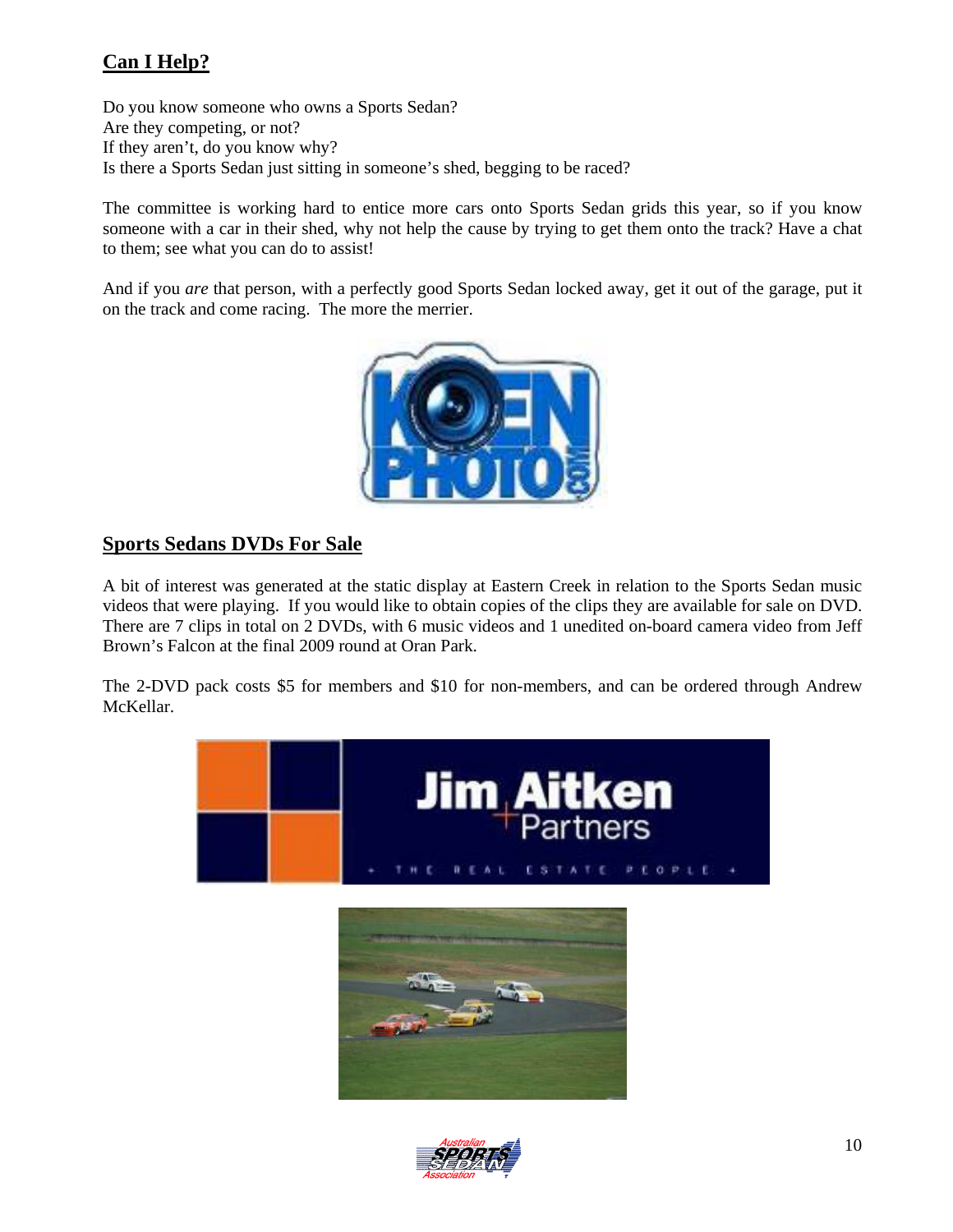### **Club Meetings for 2010**

An open invitation is extended to all ASSA members to attend committee meetings, which are held on the first Tuesday of each month, from 7pm.

In addition, all members are invited to attend general meetings to be held in March, May and August. These meetings will include guest speakers and lots of information for the benefit of all members.

The Presentation Night and Annual General Meeting are scheduled for November (see separate section in this newsletter). A schedule of events with all meeting dates and State and National rounds is also included with this newsletter.

Please note the committee and general meeting venue has changed for the rest of 2010. The new venue is:

**O'Donoghue's Irish Pub (Upstairs Function Room) 99 Great Western Highway Emu Plains**







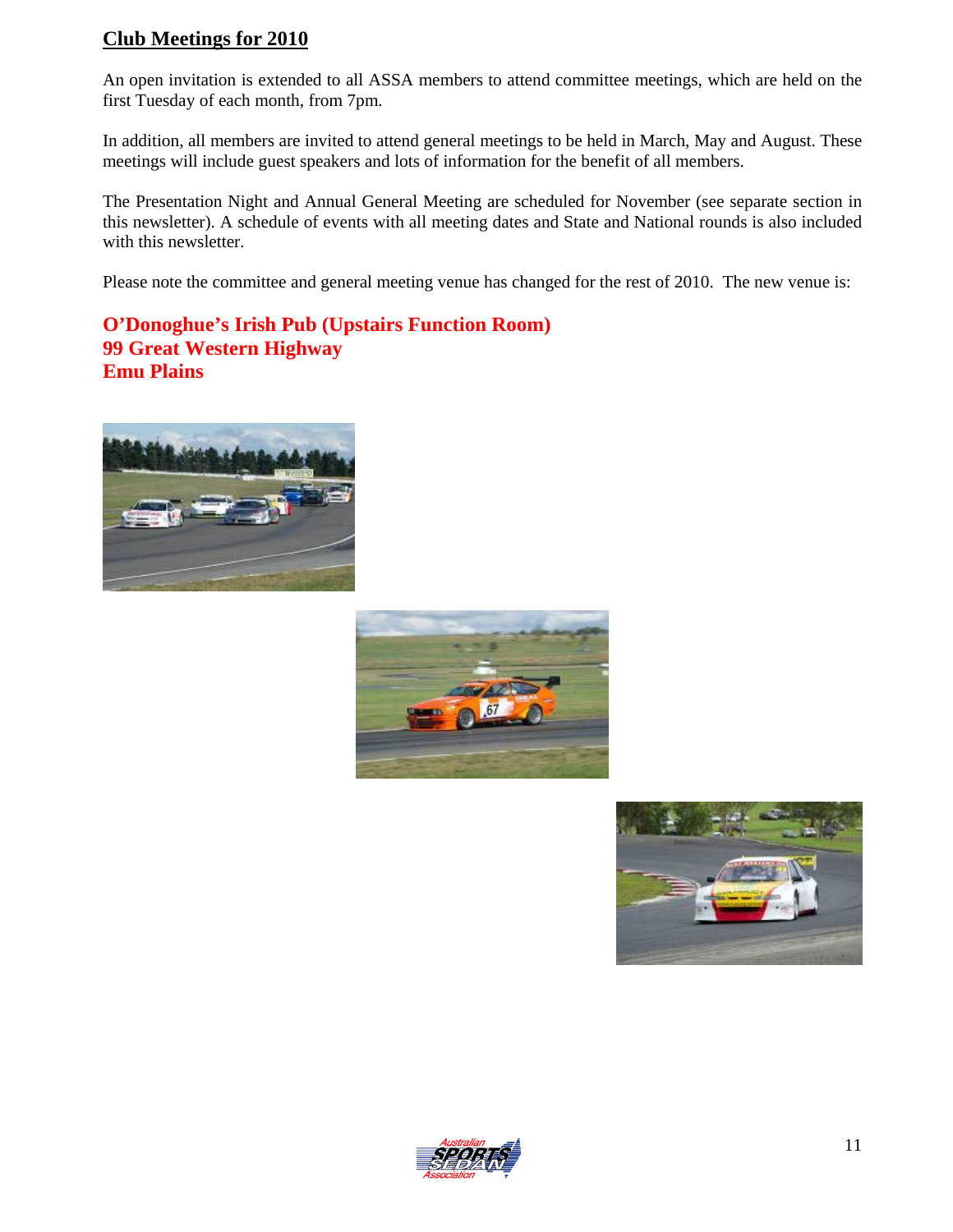



www.bavariacars.com.au

#### **Round Sponsorship**

A number of businesses have lent financial support to the ASSA and the championship this year. Advertisements for our sponsors will appear throughout the newsletters and on our cars at each round of the championship. The committee would like to thank the following businesses:

- CSJ Engineering (Round 1 Sponsor)
- AGM Engineering (Round 1 Sponsor)
- Bavariacars (Round 2 Sponsor)
- Doulman Automotive (Round 2 Sponsor)
- Koen Photo (Round 3 Sponsor)
- Jim Aitken & Partners (Round 3 Sponsor)
- Air Technology Australia (Round 4 and Best Presented Award Sponsor)
- Aussie Auto Art (Round 4 Sponsor)
- Syd-Fab (Round 5 Sponsor)
- Specialised On Site Fibreglass (Round 5 Sponsor)

Any members who need to put new sponsor stickers on their cars please contact Andrew McKellar.



#### **New Website**

The new ASSA website has been uploaded to a new hosting site. The domain name has been re-registered, so the new website will have the following web address:

#### www.sportsedan.com.au

Our thanks go to Martin Koen who has spent a good deal of time designing the new website, and will continue to provide technical support and updates for the site in the future. The efforts of Terry Denovan who has been involved in the domain logistics, website updates and technical support are also very much appreciated.

The NSW Motor Race Advisory Panel (MRAP) now also has a website. The site includes information about the latest in NSW motor sports news, rule changes and advising, and news and results from the NSW championship categories, including Sports Sedans. You can find the website here:

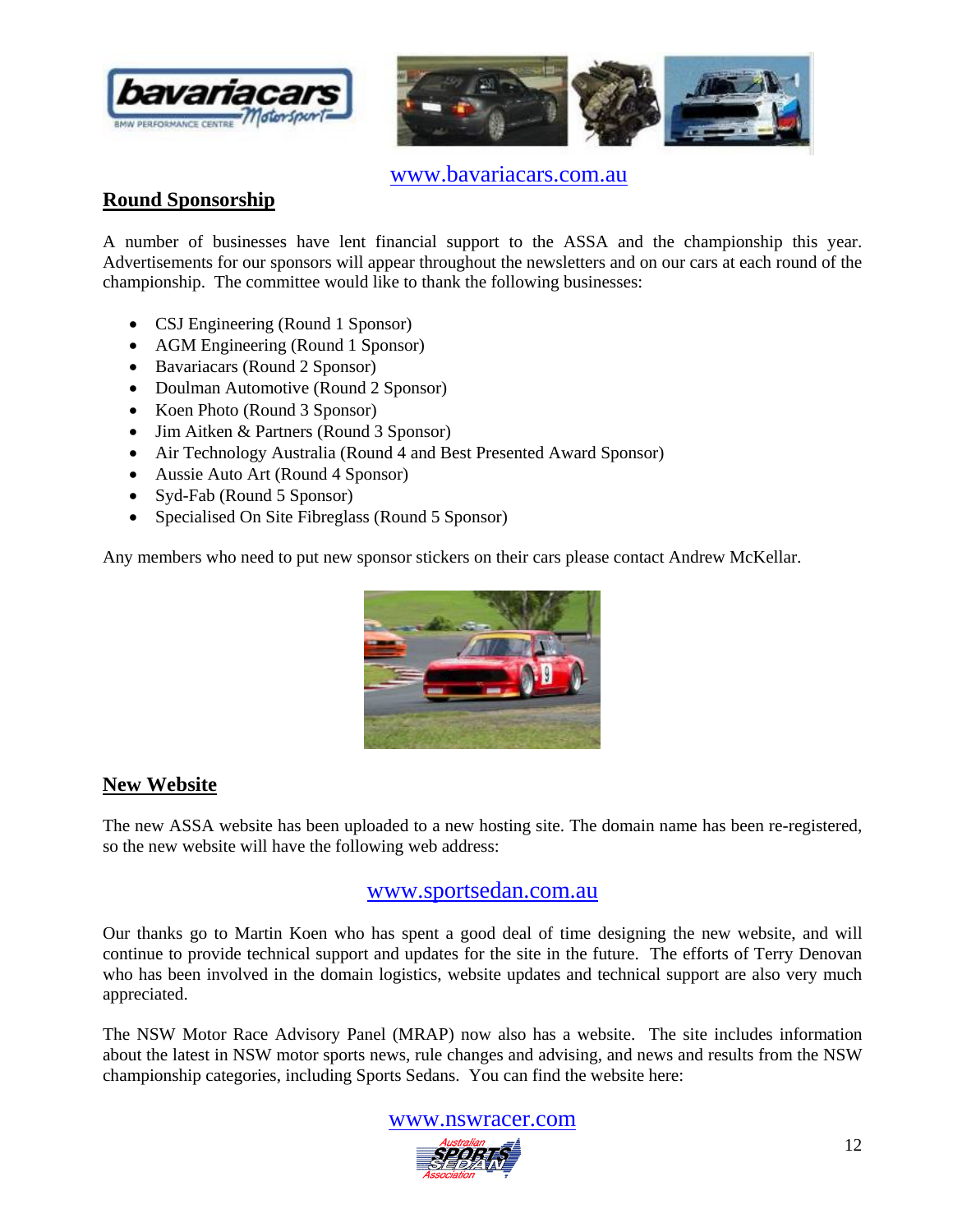#### **Newsletter Submissions**

Was that one race just more spectacular for you? Did you get your best result ever? Did you go through three engines and a gearbox in one weekend? Why not tell everyone about it?

Member contributions for articles in the newsletter are most welcome. Our enormous editing staff (well, there's two of us) can help you out, so you'll always have an article that is in the newsletter format. Even bad spellers (like your esteemed President) can be made to look good here.

So why not have a go? Tell us your story.



# **Have Your Event Entry Fees Paid For**

All members who enter an event will automatically go into the draw for a 2010 "lottery", with one member from each round having their entry fees for the next round paid for by the ASSA, thanks to the generosity of the businesses that have come on board this year as Round Sponsors.

Once you have been drawn out at one event, your name gets removed from future draws, so everyone who enters an event gets the chance to win. How easy is that?

Congratulations to Kerry Millar, who will have his entry fees for Round 4 paid for.



**SPECIALISED ON SITE LIMITLESS POSSIBILITIES IN FIBREGLASS LOCAL INTERSTATE and OVERSEAS** 0412 60 0047 +612 9642 1956

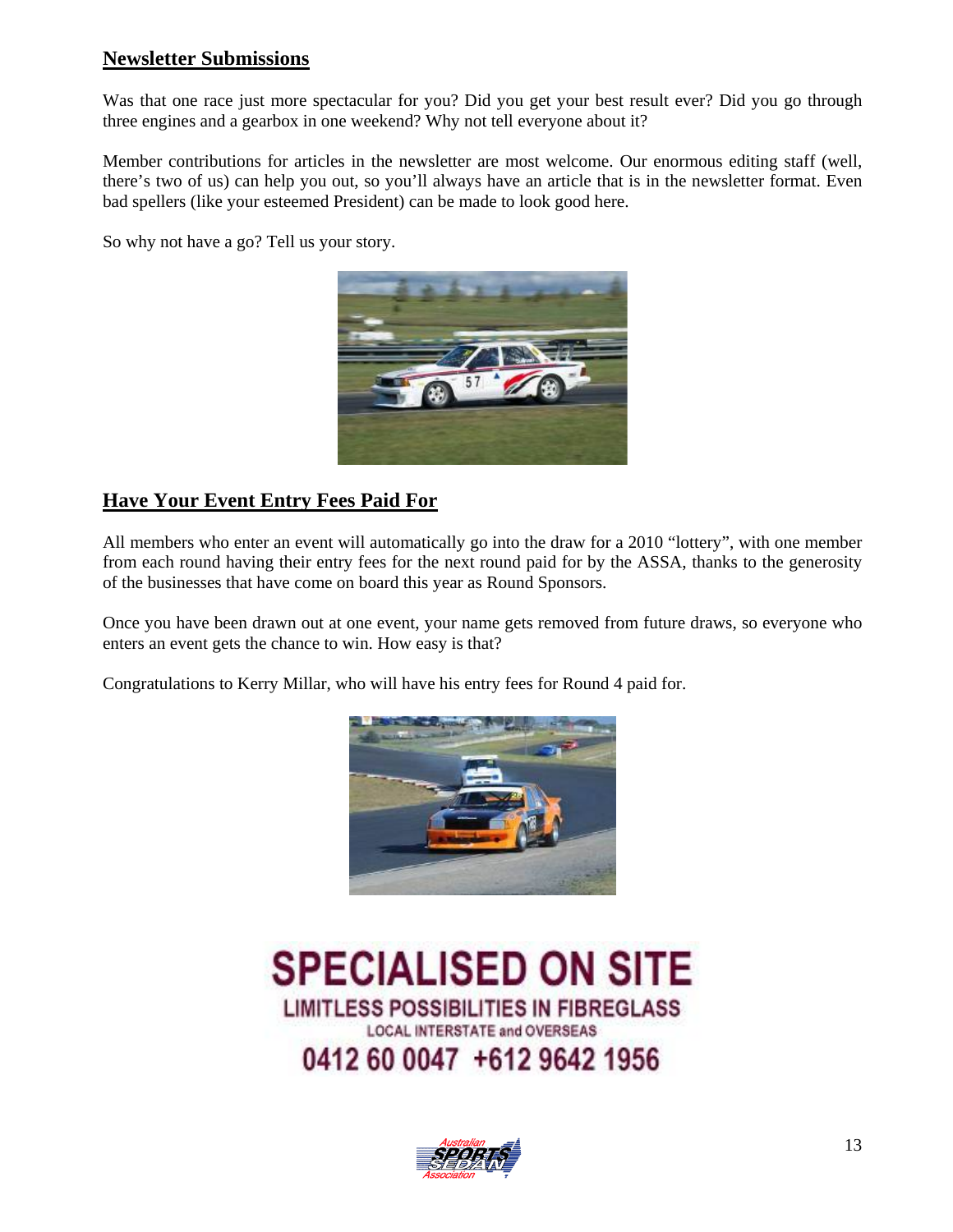#### **ASSA Membership for 2010**

Membership fees for 2010 have been reduced significantly to \$70. New membership forms are available on the website or can be sent out on request. Membership fees can also be paid via direct deposit into the ASSA account. If you would like a new membership form to be sent to you please contact Chris Jackson.



Chris Jackson Director Ph 0409 209 480 Fax 02 46284676 Email: chris@chris-jackson.com

#### **2010 Best Presented Award**

Thanks to the generosity of our sponsors, 2010 will see the awarding of a "Best Presented" prize. The award includes a perpetual trophy and an individual trophy each year. To be eligible all you have to do is turn up and race, having put a little pride and preparation into your beloved Sports Sedan. An independent judge representing one of our sponsors will allocate points at each round of the championship for the cars deemed to be best presented, with the winning car being that with the most accumulated points over the year.

The running tally after Round 3 is:

| Mazda RX7       | 3 points |
|-----------------|----------|
| Nissan Bluebird | 3 points |
| Mazda RX7       | 3 points |
| Commodore       | 2 points |
| Ford Falcon     | 2 points |
| Commodore       | 2 points |
| Alfa Romeo      | 1 point  |
| <b>Fiat 124</b> | 1 point  |
| Nissan 300ZX    | 1 point  |
|                 |          |

#### **Used Tyre Register**

Some of the front running drivers change tyres fairly frequently, and the tyres they are removing still have quite good, usable rubber for the rest of us to take advantage of by purchasing them used for a cheaper price than new tyres. If you have used tyres that you'd like to advertise in the register please send the details to Andrew McKellar, including tyre sizes, number of tyres and the price you want for them. Likewise if you are looking for tyres send the details of what size you are looking for and your request will be included in the register.

This should be a good way for all of us to save a bit of money, so take advantage of the offer when you can.

No Used Tyre Register entries for this newsletter.

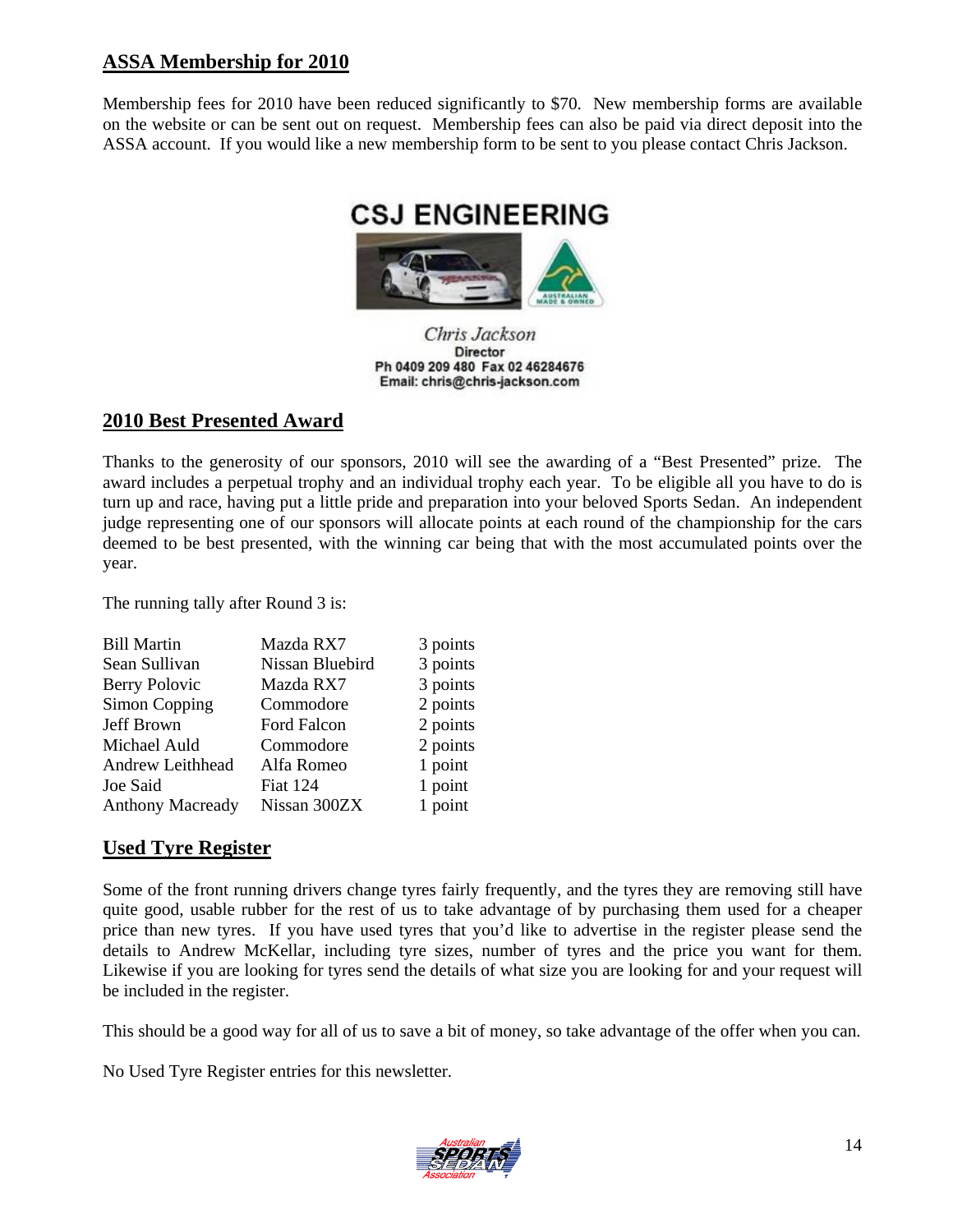## **Classifieds Section**

If you have anything you want to buy, sell or trade send the details to Andrew McKellar for inclusion in the classifieds.

- 4 x Dunlop Slicks brand new never used  $325/700 \times 16 \& 290/625 \times 16$
- Must be sold as a set will not separate.
- $2 \times 2^{nd}$  hand Dunlop Wets 325/700 x 16
- Diff Assy without centre to take Ford 9"
	- ‐ Romac floating hubs Ford stud pattern
	- ‐ can be modified to fit any sports sedan
- $2<sup>nd</sup>$  hand Dunlop Slicks sizes as above
- 2 x Front Brake Disc with hats Ford stud pattern
- 2 x Brembo 4 Piston Callipers –must be sold as a set will not separate
- 2 x Brembo 2 Piston Callipers must be sold as a set will not separate
- $4 \times 12$ " x 16" wheels (3 piece) must be sold as a set i.e. 2 x front and 2 x rear
- $4 \times 10$ " X 16" wheels (3 piece) must be sold as a set i.e. 2 x front and 2 x rear
- 2 x Aluminium Fuel Tanks approx 22ltr each sold as a pair
- Carbon Fibre/Aluminium Wing only used  $2 3$  race meetings
- Body Panels VL Commodore: 2 x RH Front Guards, 1 x LH Front Guard, 1 x Bonnet, 1 x Boot, 1 x LH Rear <sup>1</sup>/4 Panel, 1 x RH Rear <sup>1</sup>/4 panel, 2 x Front Spoiler - New &  $2<sup>nd</sup>$  Hand
- Engine disassembled
	- Chev approx 500hp
	- incomplete
- Engine disassembled
	- Chev 640+hp Dyno sheet avail
	- incomplete

**Genuine enquiries only - pricing on application Geoff Whittaker 0424 532 735**